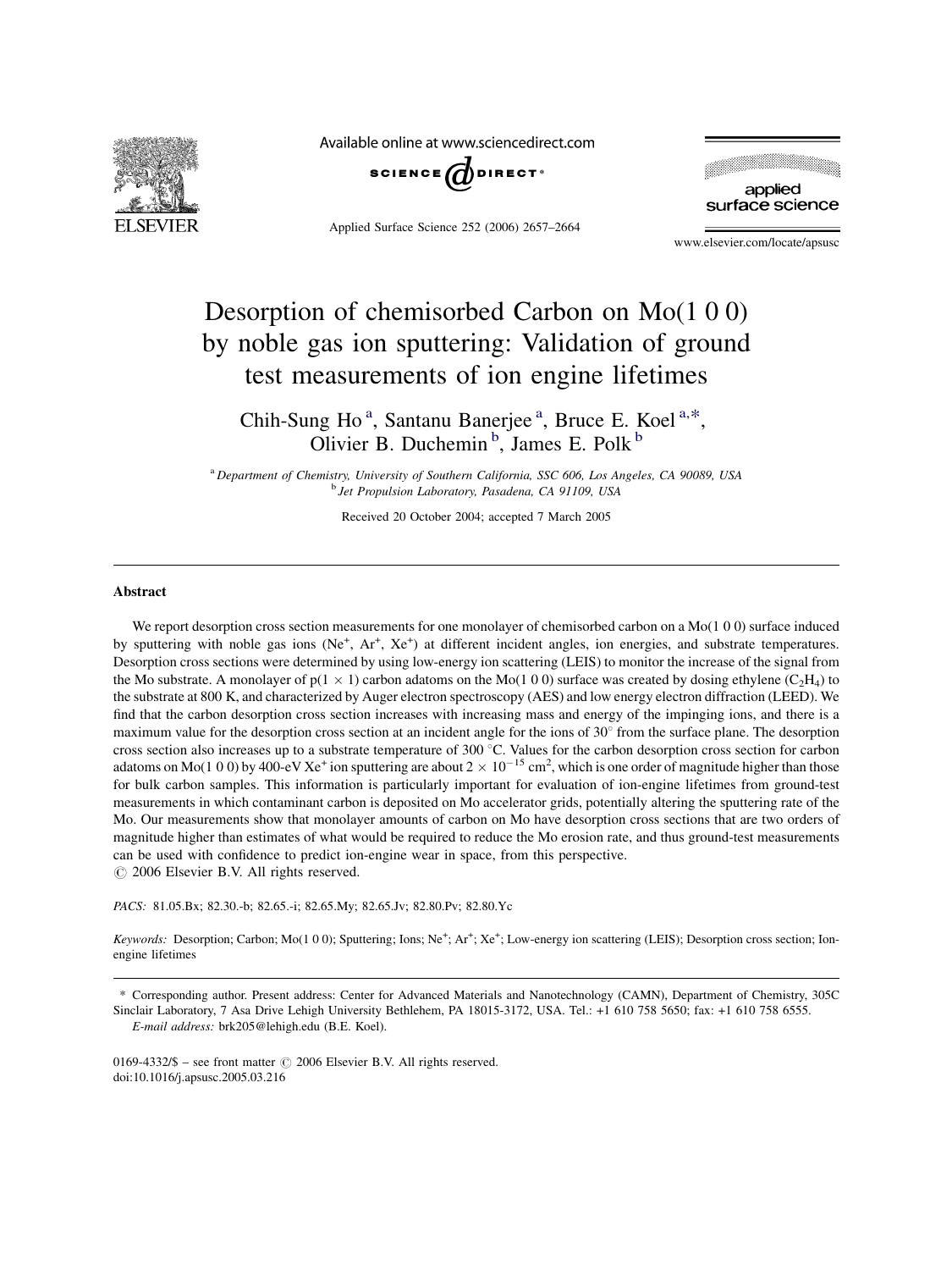# 1. Introduction

Noble-gas ion sputtering is a widely used technique for surface cleaning and depth profiling, and the sputtering of adsorbed carbon is a particularly important process because carbon is one of the most common contaminates present at surfaces. Accurate knowledge of ion-induced desorption, or sputtering, cross-sections for carbon is helpful in these and other applications. We are particularly interested in measuring such sputtering cross-sections for chemisorbed monolayers present at interfaces where chemical bonding interactions and mass changes may alter those values tabulated for bulk materials.

Ion-induced desorption cross-sections for carbon, and the potential importance of cross-section changes at an interface, play a role in the evaluation of lifetimes in ground tests of ion thrusters used for space applications [\[1\].](#page-7-0) During long-duration, ion-engine ground testing, sputtering of carbon from beam targets used in these tests deposits contaminant material (carbon) onto ion thruster grids made of Mo. Thus, the Mo accelerator grid and accumulated contaminant carbon is simultaneously sputtered by  $Xe<sup>+</sup>$  ions during testing. Xenon is used as the ion source in ion engines because of its beneficial properties of high atomic number, inertness, and easy ionization, and it is non-radioactive and nontoxic. In order to avoid overestimating the Mo-grid lifetime in ion engine ground testing, it is therefore important to understand the effects of carbon deposition onto the Mo grids, and whether deposited carbon forms a protective coating to artificially reduce the Mo-accelerator grid erosion rate [\[1\]](#page-7-0). To make this evaluation, information is needed on the sputtering cross sections of interfacial, possibly monolayer amounts of carbon at Mo surfaces, in addition to information on the sputtering of bulk carbon relevant for thick contaminant films. No Xe<sup>+</sup> ion cross sections for interfacial carbon monolayers are currently available.

We report herein desorption cross section measurements for one monolayer of chemisorbed carbon on a Mo(1 0 0) surface induced by sputtering with noble gas ions ( $Ne^+$ ,  $Ar^+$ ,  $Xe^+$ ) at different incident angles, ion energies, and substrate temperatures. These cross sections were determined by using low-energy ion scattering (LEIS).

## 2. Experimental methods

The experiments were carried out in a two-level ultrahigh vacuum (UHV) chamber with a base pressure of  $1 \times 10^{-10}$  Torr. Schematic diagrams of the apparatus are shown in [Fig. 1](#page-2-0). The upper level of the vacuum chamber is equipped with a 4-grid low energy electron diffraction (LEED) optics and quadrupole mass spectrometer (QMS). The lower level contains a  $Column^<sup>®</sup>$  ion gun that provides collimated and monoenergetic ions  $(\Delta E/E = 0.25\%)$ . The energy analyzer used for LEIS in these measurements was a Perkin-Elmer Model 10–360 spherical capacitor analyzer (SCA) located at a fixed scattering angle from the incident ion beam of  $144^\circ$ . The analyzer was equipped with a multichannel detector (MCD) that utilizes dual multichannel plates configured to act as 16 discrete detectors and provide high count rates. The lower level of the chamber also contains instrumentation for Auger electron spectroscopy (AES), X-ray photoelectron spectroscopy (XPS), a rotatable Comstock $\mathbb{B}$  energy analyzer, and another ion sputtering gun.

The  $Mo(100)$  single-crystal sample (Atomergic Chemetals Corp.) was 10 mm in diameter and 1.5-mm thick, and oriented to within  $+/-0.5^{\circ}$ . The crystal was mounted onto the sample holder by two 0.015-in. W wires clamped to slots along the sample edge. The sample temperature was measured by a W–5%Re/W– 26%Re thermocouple that was spot-welded to the edge of the crystal. The crystal was cleaned by Ar<sup>+</sup>-ion sputtering at room temperature, along with repeated cycles of oxygen treatments  $(1 \times 10^{-7} \text{ Torr } O_2)$ , 2 min) with the sample at 800 K to oxidize surface carbon and heating to 1700 K in UHV to desorb oxygen [\[2,3\]](#page-7-0). The sample could be heated either resistively or by electron-beam bombardment.

A  $p(1 \times 1)$  carbon monolayer on the Mo(1 0 0) surface was synthesized by dosing 20-L  $(1 \times 10^{-7}$  Torr, 200 s) ethylene  $(C_2H_4,$  Matheson, 99.99%) onto the surface at 800 K to decompose the hydrocarbon and remove hydrogen [\[4,5\].](#page-7-0) The carbon adlayer was characterized by a  $C_{271}/M_{O_{221}}$  peak-topeak height ratio in AES of  $0.36 \pm 0.01$  [\[5,6\]](#page-7-0). The sharp  $p(1 \times 1)$  LEED pattern confirmed that one monolayer of carbon was accurately established on the Mo(1 0 0) surface [\[5,7,8\]](#page-7-0). These C adatoms adsorb in four-fold hollow sites, thus occupying deep holes between four Mo atoms [\[7,8\]](#page-7-0).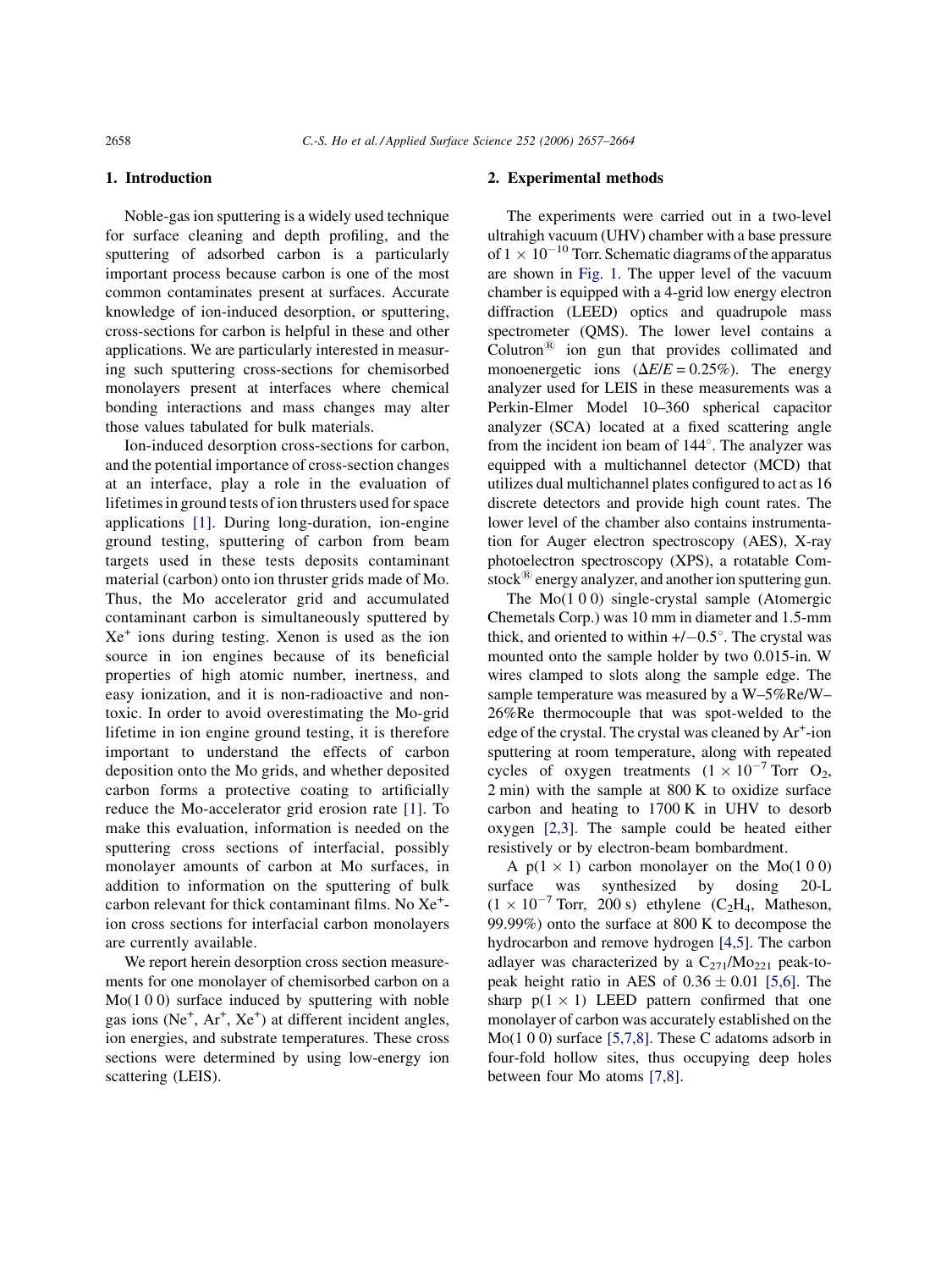<span id="page-2-0"></span>

Fig. 1. Schematic drawings of the (a) UHV apparatus overall, and (b) layout of instrumentation in the upper and lower levels of the UHV chamber.

Determination of sputtering yields has been welldescribed since noble gas ion sputtering is a widely applied technique. The sputtering yield Y (atoms/ion) is a parameter used to characterize how efficiently atoms are removed from the substrate surface. In the

case of adsorbed atoms or species, the ion-induced desorption cross section can be deduced by monitoring the decrease of the signal from the adsorbate or the increase of the signal from the substrate, according to the following equations [\[9\]](#page-7-0) for monitoring the adsorbate signal:

$$
\ln\left[\frac{I_a(t)}{I_a(0)}\right] = -\sigma_D i_0 t \tag{1}
$$

and for monitoring the substrate signal:

$$
\ln\left[1 - \frac{I_s(t)}{I_s(\infty)}\right] = -\sigma_D i_0 t + \text{constant} \tag{2}
$$

The ion-induced desorption cross section  $\sigma_D$  (cm<sup>2</sup>/ion) is simply related to the sputtering yield  $Y$  by

$$
Y = \sigma DN_{\text{ML}} \tag{3}
$$

where  $N_{ML}$  is the surface atom density at monolayer coverage (atoms/cm<sup>2</sup>). For the particular case of one monolayer of carbon chemisorbed on Mo(1 0 0), the carbon coverage can be defined as  $\Theta_C = 1$ , which corresponds to a C coverage equal to the Mo(1 0 0) surface atom density,  $N_{ML} = 1.10 \times 10^{15}$  atoms/cm<sup>2</sup>.

In these studies, we followed the surface concentration by utilizing LEIS. This is a highly surface sensitive, elemental analysis technique [\[10,11\].](#page-7-0) The basis for this technique is shown in Fig. 2. An incident projectile ion with mass  $m_1$  and energy  $E_0$  is scattered through an angle  $\theta$  by collision with a surface atom with mass  $m_2$ . Backscattered ions can be detected by



Fig. 2. Schematic diagram for the scattering of an incoming ion with mass  $m_1$  and energy  $E_0$  at an incident angle  $\Psi$  from the surface plane with a surface atom with mass  $m_2$ . The incident ion is detected at energy  $E_1$  after scattering through an angle  $\theta$ , and the target atom recoils into the solid with energy  $E_2$ .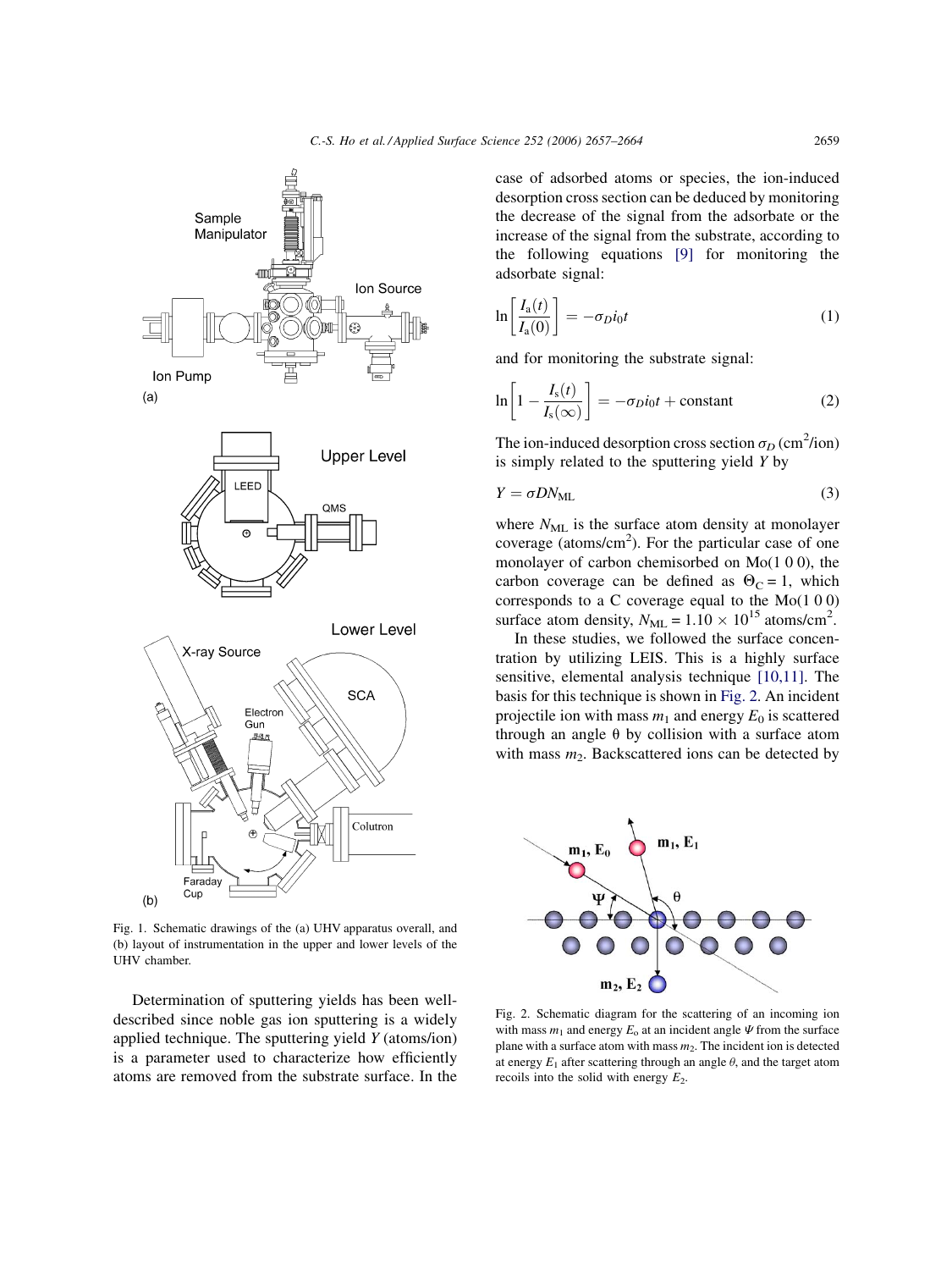an energy analyzer with energy  $E_1$  which is given by energy and momentum conservation, according to

$$
\frac{E_1}{E_0} = \left(\frac{\cos\theta + \sqrt{m_2^2/m_1^2 - \sin^2\theta}}{1 + \left(m_2/m_1\right)}\right)^2\tag{4}
$$

which depends only on the lab scattering angle  $\theta$  and mass ratio  $m_2/m_1$ .

The LEIS spectrum was collected in a backscattering geometry because the scattering angle  $\theta$  is fixed at  $144^{\circ}$  when using the large SCA. There is no back-scattering signal from carbon because it has a lighter mass than that of any of the incident ion beams  $(Ne<sup>+</sup>, Ar<sup>+</sup>, and Xe<sup>+</sup>).$  (In other experiments, the signal from adsorbed carbon could be detected in forwardscattering geometries, but was not used here.) Monitoring the signal from the substrate to deduce the ion-induced desorption cross sections must be used in many cases compared to detecting the signal from an adsorbate, because it often has a lighter mass than that of the incident ions[\[12\].](#page-7-0) Therefore, the desorption cross sections of carbon on  $Mo(1 0 0)$  induced by bombardment with  $Ne^+$ ,  $Ar^+$ , and  $Xe^+$  ions were measured by monitoring the increase in the Mosubstrate signal, according to Eq. [\(2\)](#page-2-0). This is straight forward in  $Ne^+ \rightarrow C/Mo(1\ 0\ 0)$  and  $Ar^+ \rightarrow C/$ Mo(1 0 0) experiments. However, because the mass of  $Xe<sup>+</sup>$  ion is heavier than that of the Mo atoms, there is no back-scattering signal from Mo when using  $Xe^+$ ions. In this case, we produced a discharge in a Xe and Ar mixture and then adjusted the velocity filter magnet to periodically select different mass ions for sputtering and analysis. In the case of  $Xe^+ \rightarrow C/Mo(100)$ measurements,  $Xe^+$  ions were selected for sputtering carbon from the  $Mo(1 0 0)$  surface and  $Ar<sup>+</sup>$  ions were selected for analysis of the surface. A small correction was applied for the amount of sputtering by  $Ar^+$  ions during LEIS by using the desorption cross section values directly measured in  $Ar^+ \rightarrow C/Mo(100)$ experiments that utilized  $Ar<sup>+</sup>$  ions for both sputtering and analysis.

The ion beam current incident on the sample was measured by recording the sample current to ground caused by the incident ion beam current. The sample was biased by +80 V during this measurement in order to suppress secondary electron emission from the sample that is caused by ion bombardment, which

would otherwise artificially increase the measured incident ion current. A Faraday cup with a  $1-mm<sup>2</sup>$ aperture that was located 6 in. behind the sample was also used to routinely monitor the ion beam current. A factor of 0.94 was used to convert the current density measured by the unbiased Faraday cup to the sample beam current density. The ion beam size at the sample location was determined by calculating the beam current density assuming no divergence of the incident ion beam and using the cross-sectional area  $(2 \text{ mm}^2)$ of the ion beam entrance tube as the spot size on the crystal, measuring the beam current density at the Faraday cup obtained with a biased collector, and interpolating the beam current density using a  $1/r^2$ dependence. We find that the beam diverges little and had a size of  $2.04 \text{ mm}^2$  at the sample location, and this value has been used in our calculations of ion beam density and ion yield.

The angle  $\Psi$  for incident ions was 90 $^{\circ}$  in all experiments except where specified to be different. This decision was made to better model the situation in ion-engine ground tests where deposited C is sputtered by  $Xe<sup>+</sup>$  ions incident along the surface normal of the Mo accelerator grids. One monolayer C-covered Mo(1 0 0) surfaces were investigated rather than multilayer covered surfaces. Thick multilayer adsorbate cross sections are likely to be represented well by cross sections obtained for bulk materials. Also, multilayers may exhibit a higher desorption cross section than that for monolayer or submonolayer amounts of adsorbate, because monolayers typically have a higher surface binding energy which leads to a lower desorption cross section [\[13,14\].](#page-7-0) Thus, to avoid possibly underestimating the protection effect of C on Mo by using higher C desorption cross section from bulk C values, we carried out measurements on one monolayer of C deposited on Mo.

## 3. Results and discussion

Energy scans in LEIS for  $500-eVAr<sup>+</sup>$  ions scattered from Mo atoms at the  $p(1 \times 1)$ -C/Mo(1 0 0) surface at room temperature after increasing sputtering time are shown in [Fig. 3](#page-4-0). The spectra were obtained at an incident polar angle of  $90^\circ$ . There were no other features in the LEIS spectrum, and specifically there was no back-scattering signal from C because the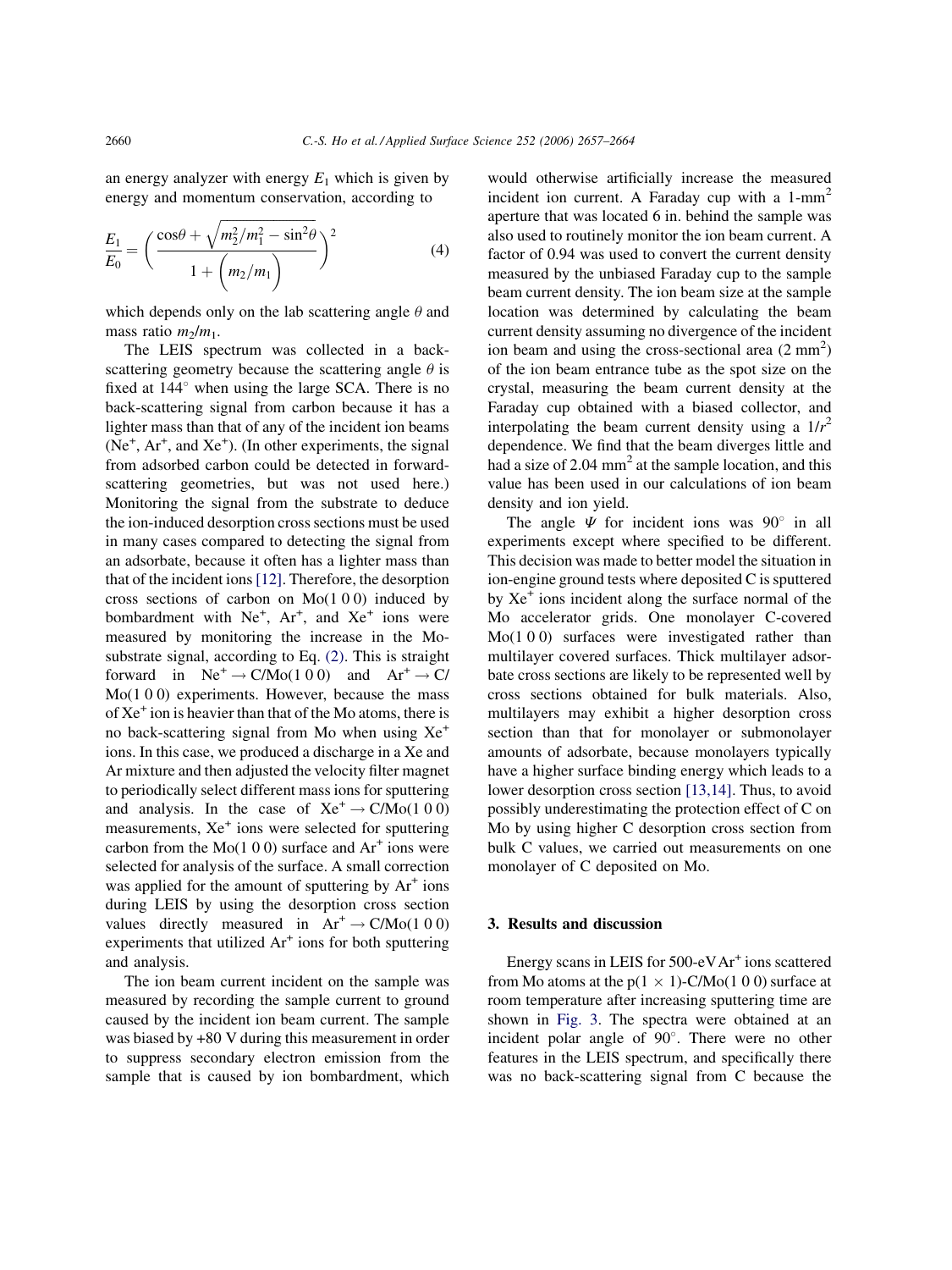<span id="page-4-0"></span>

Fig. 3. Ar<sup>+</sup> ion scattering peaks from an initially prepared  $p(1 \times 1)$ carbon monolayer on a Mo(1 0 0) surface at room temperature after various sputtering times. The ions were incident along the surface normal, i.e., the incident angle  $\Psi$  was 90 $^{\circ}$  from the substrate surface plane.

mass of C is lighter than that of Ar. The Mo peak intensity increases with increasing sputtering time and approaches a constant value.

The desorption cross section  $\sigma_D$  for C at this interface was determined by fitting the measured data to Eq. [\(2\).](#page-2-0) Fig. 4 shows the results of this fit to



Fig. 4. Desorption of C adatoms from the  $p(1 \times 1)$ -C/Mo(1 0 0) surface at room temperature by  $Ar^+$  ion sputtering as monitored by the LEIS signal from the Mo substrate. The ordinate is evaluated, according to Eq. [\(2\),](#page-2-0) and the slope of the straight line corresponds to the carbon desorption cross section  $\sigma_D$ .



Fig. 5. Ion-induced desorption cross sections for C adatoms on Mo(1 0 0) at room temperature by  $Xe^+(\bullet)$ ,  $Ar^+(\bullet)$  and  $Ne^+(\bullet)$ ions at various energies. Also included for comparison are values for bulk carbon sputtered by  $Xe^+(\bigcirc)$  [\[17\],](#page-7-0) bulk molybdenum sputtered by  $Xe^+(\odot)$  [\[17\],](#page-7-0) and adsorbed carbon on molybdenum sputtered by Ar<sup>+</sup>  $($  $\Box)$  [\[18\]](#page-7-0).

the data. The slope of the line in this semilog plot can be used in Eq. [\(2\)](#page-2-0) to calculate the cross section for removing C from the Mo(1 0 0) surface, and in this case  $\sigma_D = 1.68 \times 10^{-16}$  cm<sup>2</sup>. Random errors in the sputtering measurements cause an uncertainty of about 10% in the slope of the line and in values reported for the sputtering cross sections.

Similar plots were obtained for variations in the incident ion energies, polar angles, and substrate temperatures for C desorption from Mo(1 0 0) surface induced by  $Xe^{+}$ ,  $Ar^{+}$ , and  $Ne^{+}$  incident ions. These results are presented in Figs. 5–7.

In discussing the trends observed in this data, it is helpful to first review the mechanisms for ioninduced desorption that have been proposed by Winters and Sigmund [\[15\].](#page-7-0) An illustration of three mechanisms to describe how incoming  $Xe^{+}$ ,  $Ar^{+}$ , or Ne<sup>+</sup> ions cause desorption of adsorbed C adatoms on a  $Mo(1 0 0)$  substrate is shown in [Fig. 8:](#page-5-0)

- (a) Direct collision between an incident ion and the adsorbed atom, which is either knocked off directly, or after some penetration, is then reflected from the substrate.
- (b) Collision between an adsorbed atom and a primary ion after this ion penetrates into the substrate but is reflected by the substrate such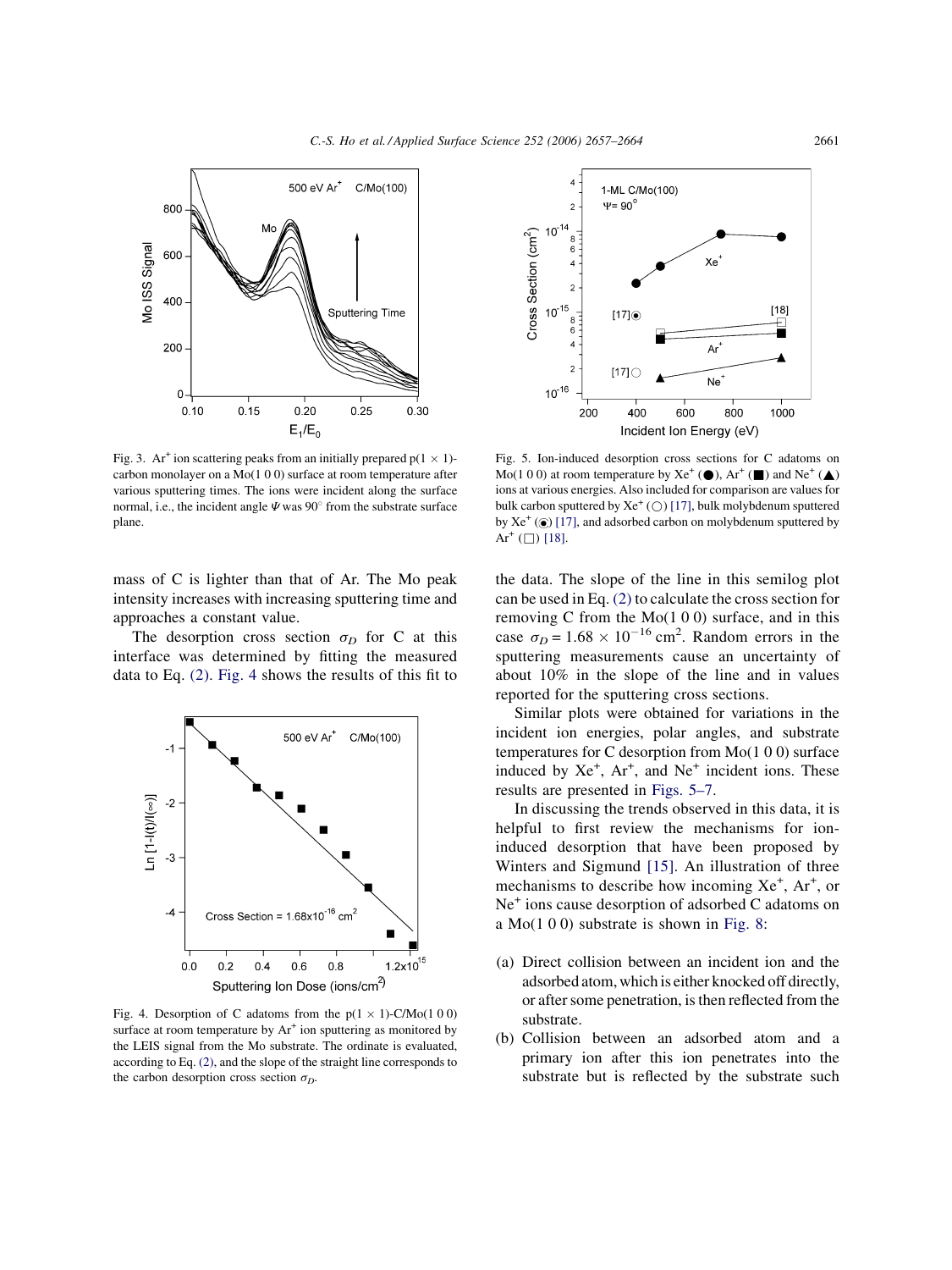

Fig. 6. Influence of the ion incident angle  $\Psi$ , measured from the surface plane, on the  $Ar^+$  and  $Ne^+$  ion-induced desorption cross sections for C adatoms on Mo(1 0 0).

that it eventually hits the adsorbed atom and knocks it out.

(c) Outward collision cascade of substrate atoms caused by the impinging ion which causes the adsorbed atom to be knocked out by a substrate atom on its way out.

[Fig. 5](#page-4-0) shows that the desorption cross section of C increases with increasing incident ion energy and mass. This was expected based on previous results [\[14,16\]](#page-7-0). With increasing incident ion energy and/or mass, ions penetrate more deeply into the substrate,



Fig. 7. Influence of the Mo substrate temperatures on the  $Ar^+$  and Ne+ ion-induced desorption cross sections for C adatoms on Mo(1 0 0).



Fig. 8. Three mechanisms for ion-induced desorption, or sputtering, of C adatoms at the Mo substrate surface.

and so the contributions to the sputtering process from mechanisms (a) and (b) decrease and that from mechanism (c) increases [\[14,16\].](#page-7-0) Thus, collision cascades of substrate atoms initiated by energy losses of the incident ion increase with increasing incident ion energy and/or mass.

Desorption cross sections of C vary significantly with the incident angle  $\Psi$ , and there is a maximum near  $\Psi = 30^\circ$  as shown in Fig. 6. At large polar angles, the sputtering efficiency would be expected to be increased as the incident angle  $\Psi$  decreases from 90 $^{\circ}$ by a factor of  $1/\sin \Psi$  based on a simple argument [\[11\]](#page-7-0) in which the penetration of ions into the substrate

<span id="page-5-0"></span>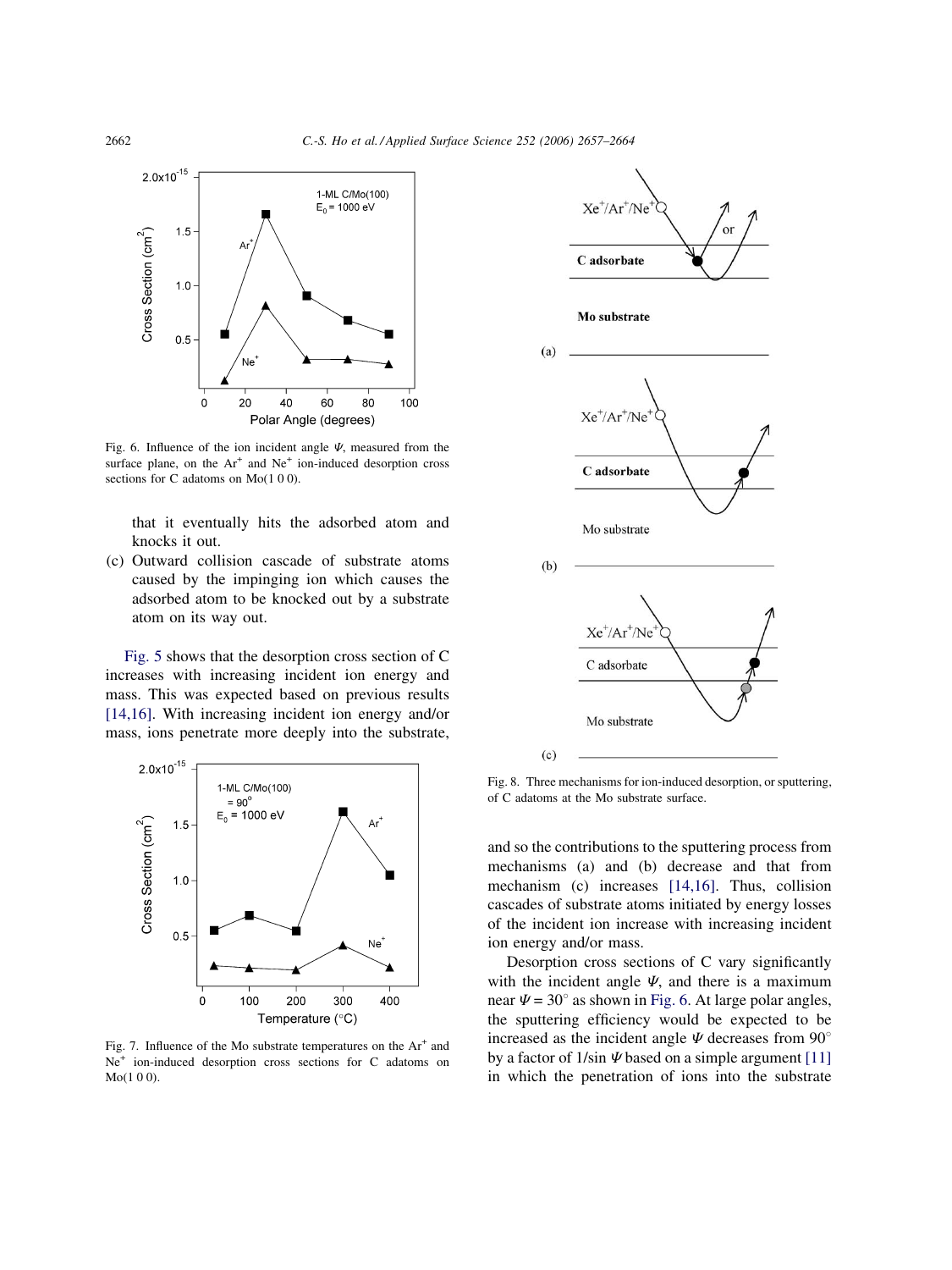decreases. This causes the whole scattering cascade to become more concentrated in the surface region. However, at very small polar angles near grazing incidence, the sputtering efficiency of C will decrease with decreasing incident angle because impinging ions are efficiently scattered by the surface [\[11\].](#page-7-0) At small incident angles, ion penetration and collision cascades are less likely. Also, in our particular case, C adatoms adsorb in four-fold hollow sites on the Mo(1 0 0) surface and are nearly coplanar with four Mo atoms at the surface [\[7,8\]](#page-7-0). Thus, a shadowing effect of Mo on C will be very significant at low incident angles and this will stop ions from impinging on C. All of these effects cause the sputtering yield to be reduced within the small-angle range, and therefore, a maximum desorption cross section is achieved at an intermediate angle ( $\Psi = 30^{\circ}$ ). Similar results for  $He^{+} \rightarrow O_{2}/$  $Si(1\ 1\ 1)$  [\[14\]](#page-7-0) and  $Ne^+ \rightarrow S/Ni(1\ 1\ 1)$  [\[16\]](#page-7-0) were observed by Taglauer et al.

As shown in [Fig. 7,](#page-5-0) the substrate temperature also affects the desorption cross sections for C on Mo  $(1 0 0)$ . Between 25 and 200 °C, the desorption cross section remains roughly constant. There is a maximum near  $300^{\circ}$ C, and the desorption cross section decreases above  $400^{\circ}$ C. One would expect that phonon-assisted processes such as sputtering should increase with increasing temperature. It is possible that segregation of C to the surface of the Mo crystal occurs at high temperatures, and that this would interfere with the measurement of the sputtering yield at 400 $\degree$ C by reducing the apparent yield.

As a final comment, we refer to [Fig. 5](#page-4-0) which compares directly our results for sputtering the carbon monolayer on  $Mo(1 0 0)$  using  $Xe^{+}$ ,  $Ar^{+}$ , and  $Ne^{+}$  ions with results for sputtering bulk C and Mo using  $Xe^+$ ions [\[17\]](#page-7-0) and one previous study of sputtering interfacial carbon on Mo using  $Ar<sup>+</sup>$  ions [\[18\].](#page-7-0) The desorption cross section of bulk C induced by 400 eV Xe<sup>+</sup> ions is much lower than that of bulk Mo. This raises a serious concern in measuring ion engine erosion rates in ground tests because contaminate carbon deposited on Mo grid surfaces will protect the Mo grids and therefore reduce the sputtering rate of the Mo grids and lead to an optimistic projection of ion engine lifetimes. Over most of the Mo grid surface, there is no macroscopic carbon build-up visible, but monolayer levels of C are still a source of concern [\[1\]](#page-7-0). We find that the measured desorption cross sections of a carbon monolayer from a  $Mo(1 0 0)$  surface by  $Xe^{+}$  ions with incident energies between 400 and 1000 eV are about  $2-8 \times 10^{-15}$  cm<sup>2</sup> for a polar angle  $\Psi$  set to 90 $^{\circ}$  in order to simulate the sputtering geometry in ion engine ground tests. These are about one order of magnitude higher than cross sections for bulk C. Moreover, they are about two orders of magnitude higher than estimates for the cross section for C needed to reduce the Mo grid erosion rate [\[1\]](#page-7-0). Therefore, the effect of monolayer amounts of deposited C to protect Mo against sputtering is negligible, and the measured ion engine erosion rates in long-duration, ground-testing can be used with confidence to predict ion-engine lifetimes in space.

### 4. Conclusions

LEIS has been used to measure ion-induced desorption cross sections of chemisorbed carbon on a Mo(1 0 0) surface for a  $p(1 \times 1)$  carbon monolayer using Ne<sup>+</sup>, Ar<sup>+</sup>, and Xe<sup>+</sup> ions. Desorption cross sections of C adatoms on Mo(1 0 0) by 400-eV  $Xe^+$ ions at normal incidence on the surface are about  $2 \times 10^{-15}$  cm<sup>2</sup>, about one order of magnitude higher than that of bulk C. Desorption cross sections increase with increasing mass and energy of the impinging ions, and this can be explained by the increasing contribution to carbon sputtering from collision cascades with the outward flux of substrate atoms. Geometric effects on the incident ion flux and a shadowing effect within the small polar angle range are proposed to lead to the observed maximum in the desorption cross sections at an ion incident angle of about  $30^{\circ}$  from the surface plane. Desorption cross sections also increase with substrate temperature up to at least  $300^{\circ}$ C.

In particular, desorption cross sections of a C monolayer on a Mo substrate are about two orders of magnitude higher than the cross section for C that has been estimated to reduce Mo accelerator grid wear rate during  $Xe^+$  ion sputtering during ground tests of ion engine lifetime. Thus, protection from monolayer amounts of deposited C to reduce the Mo sputtering rate is negligible, and the ion engine erosion rates measured in long-duration, ground-tests can be used to reliably predict ion engine lifetimes in space.